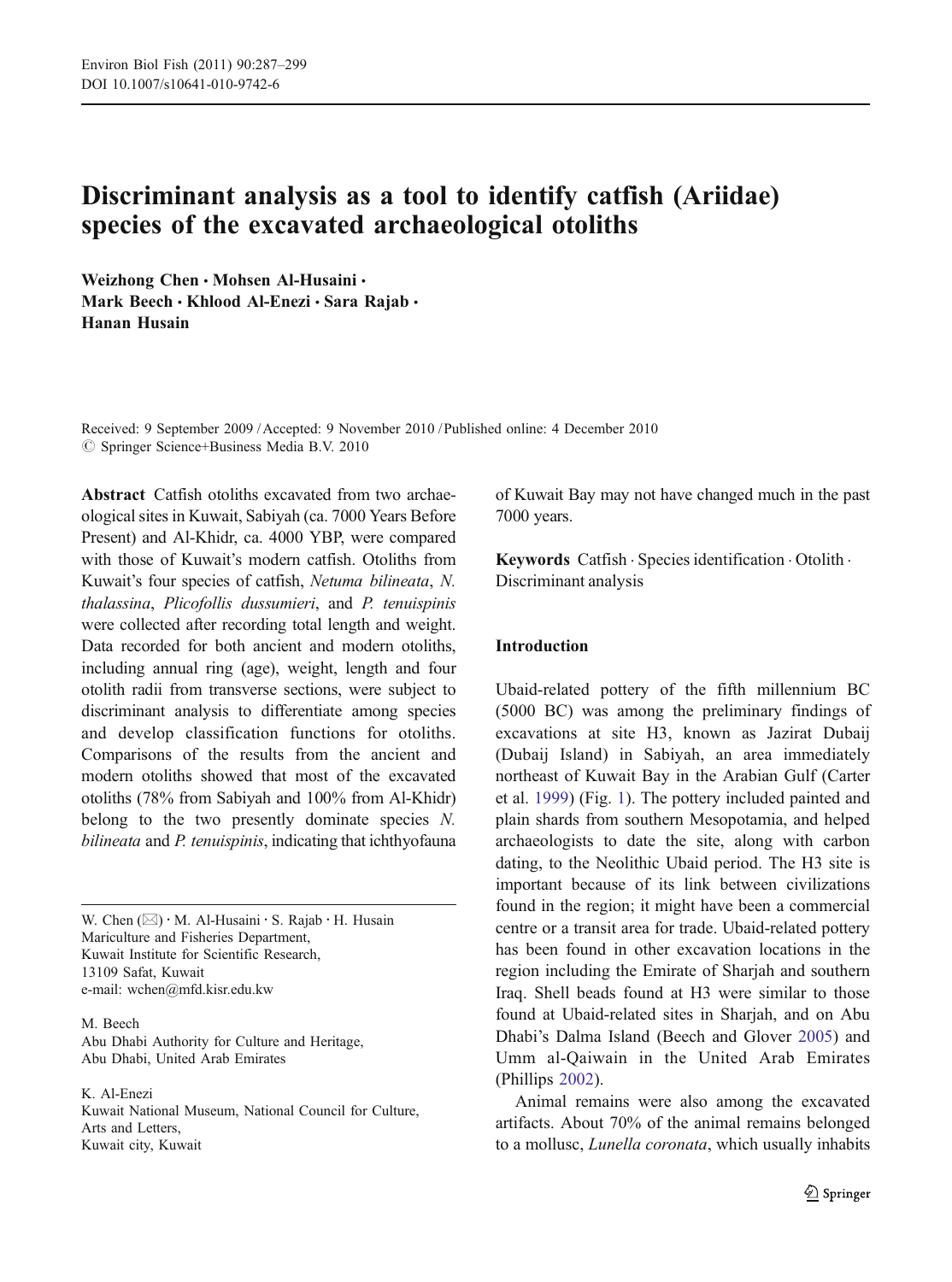<span id="page-1-0"></span>Fig. 1 Kuwait map illustrating location of Sabiyah H3 site and Al-Khidr in Failakah Island



the rocky shores of the Gulf. About 95% of the recovered bones were from fish. Most of the fish bones recovered from the H3 site were caudal vertebrae belonging to several taxa: requiem sharks (Carcharhinidae), sawfish (Pristidae), rays, groupers (Epinephelus sp.), jacks (Carangidae), seabreams (Sparidae), emperors (Lethrinus sp.), flatheads (Platycephalidae), tuna (Euthynnus affinis) and sea catfishes (Ariidae) (Beech [2000](#page-11-0); Beech and Al-Husaini [2005\)](#page-11-0). Most of these fishes are shallow water inhabitants of sandy or sandymuddy bottoms. Many of these could have been caught in barrier traps or gill/seine nets, while the larger fish, caught in deeper waters, are more likely to have been captured by hook and line or with basket traps. Small slabs and chunks of bituminous material remains were recovered from the site, as fragments of the waterproof coating used to cover a reed-bundle hull (Carter and Crawford [2003](#page-11-0)).

Fishing equipment discovered at the H3 site (Beech [2001\)](#page-11-0) consisted of notched pebbles made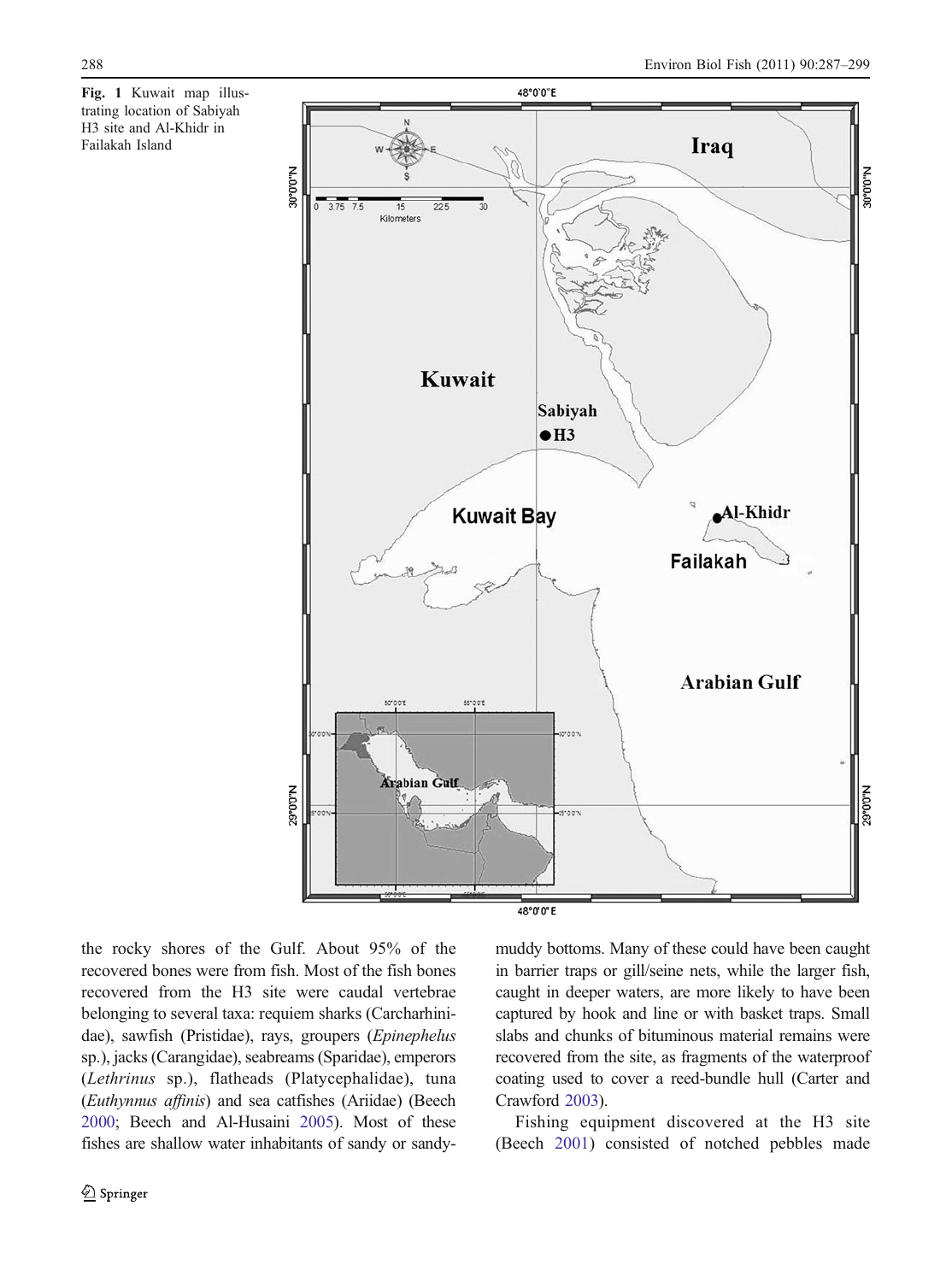from stones (probably used as net sinkers), thick pebbles that had a pecked shallow groove around them (probably used as fishing line sinkers), and bone gorges identical to bone gorges discovered in other excavated areas in the Arabian Gulf (Oman UAE).

More than 240 ancient otoliths (inner ear bones) belonging to Ariidae (catfish) species were recovered, along with about 60 otoliths from other species, such as Epinephelus sp., Sparidae and flat fish (Pleuronectiformes) (Beech [2001\)](#page-11-0). The Ariidae ancient otoliths are well preserved and were chosen for the present investigation because of their abundance in comparison to other species.

Another important archaeological site (Al-Khidr) was recently excavated on the north-western shore of Failakah Island. Dating from the late third to early second millennium BC, the site dates from Dilmun period i.e. Bronze Age (Benediková and Barta [2009\)](#page-11-0) (Fig [1\)](#page-1-0). The site is rich in zoo-archaeological materials, with the majority being of ichthyological origin. Among these fish remains were vertebrae and otoliths, the majority of which were from Ariidae (Hajnalová et al. [2009](#page-12-0)). Preliminary analysis has identified at least three mammalian species (cattle, sheep, and goat) and 12 species of fish representing ten different families (Carcharhinidae, Pristidae, Ariidae, Serranidae, Carangidae, Haemulidae, Letherinidae, Sparidae, Scaridae, and Sphyraenidae). The most abundant metal finds all across the site were fish hooks (Barta et al. [2008\)](#page-11-0). These hooks were with long shanks made from round or hammered rods.

Archaeozoological studies aim to shed light on human activity in these settlements, including food production, animal husbandry practices, site seasonality, and information about the local and regional palaeoenvironment.

Marginal increment analysis of ancient fish otoliths have been used in palaeontology and palaeocology to determine season of human occupation (Hales and Reitz [1992](#page-12-0); Andrus and Crowe [2000;](#page-11-0) Higham and Horn [2000](#page-12-0); Van Neer et al. [2002](#page-12-0)) and as a source of paleoclimate data using isotopes (Patterson et al. [1993;](#page-12-0) Patterson [1998](#page-12-0); Andrus et al. [2002](#page-11-0); Surge and Walker [2005](#page-12-0)).

The aim of this study was to investigate the Ariidae species whose remains were excavated from the two settlements. Four species of Ariidae are reported from the Arabian Gulf: Netuma bilineata, N. thalassina, Plicofollis dussumieri and P. tenuispinis (referred as Arius bilineatus, A. thalassinus, A. dussumieri and A. tenuispinis before, Bawazeer [1985;](#page-11-0) Al-Hassan et al. [1988\)](#page-11-0). The two species, N. bilineata and P. tenuispinis inhabit shallow coastal areas including islands, while N. thalassina and P. dussumieri are larger in size and inhabit deeper and offshore waters (Al-Hassan et al. [1988](#page-11-0)). The speciation of the archaeological otoliths could provide information related to fishing activities (using hook and line) of ancient settlers at these sites and as well as their paleo-environmental distribution in the northern Arabian Gulf.

# Materials and methods

## Modern otoliths

Catfish samples were collected monthly from both sea surveys and fishermen at the fish markets from February 2005 through March 2007. These samples were mainly from trawls, gill nets, and gargoors (hemispherical wire traps) and were confined to Kuwait waters. The collected catfish samples were identified to different species based on the morphological methods described by Al-Hassan et al. ([1988](#page-11-0)), Carpenter et al. ([1997\)](#page-11-0), and Froese and Pauly [\(2009\)](#page-12-0). For N. bilineata, two different distinct types or populations were identified. Although morphologically they are one species and the L-W relationships are same, the otolith weight and fish body length correlation and the length-at-age data show two patterns. The segregation of the two groups was based on distribution patterns of otolith weight against fish length, length-at-age data and annuli widths for age 2–6. For example, the mean annulus width of age 3 type 1 is 893 μm while that for type 2 is  $1312 \mu m$ . For fish of the same body size, N. bilineata type 1 had a larger otolith with more annual rings (older) than type 2; for fish of same age, N. bilineata type 1 exhibited a smaller body size. In total, 1446 individuals of N. bilineata [including both type 1 (Nb1) and type 2 (Nb2)], 157 N. thalassina (Nt), 245 P. dussumieri (Pd) and 2506 P. tenuispinis (Pt) were obtained. The sampled fishes were measured to nearest cm in total length (TL) and weighed to the nearest g for total weight.

Otoliths were removed from the specimen by cutting through the posterior region of the skull to expose otic chamber where the lapillus otoliths (the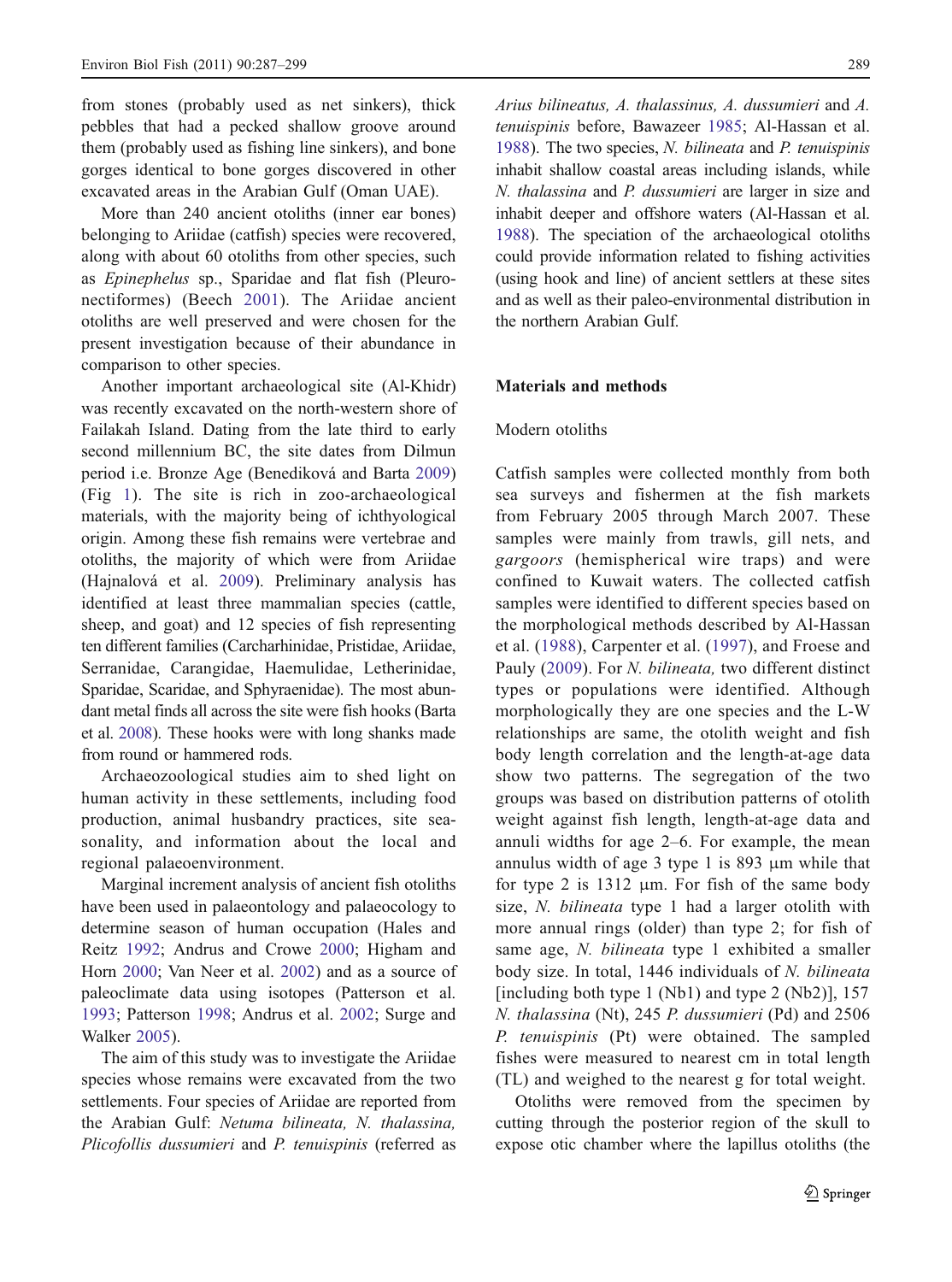largest otolith) were dissected out, cleaned with water, dried at room temperature, and stored in paper envelopes with the appropriate data. The shapes of otolith from four species are basically the same (Fig. 2). They are circular, thick and bulbous in shape with a distinct round end rostrum (anterior) and an indistinct pseudo-rostrum (posterior). The sizes of otoliths differ depending on species groups. At a similar body size, Nb 1, Nt and Pt have relative larger otoliths than the other two groups, and Nb 1 and Pt are also much older (have more annual rings) than those of the other three groups.



Fig. 2 Micrograph of dorsal side of lapillus otoliths of P. tenuispinis (Pt, TL 50 cm), N. thalassina (Nt, 51 cm), N. bilineata (Nb, TL 55 cm), and P. dussumieri (Pd, TL 54 cm)

Otoliths were sectioned transversely (Fig. 3) near the middle of the long axis using an Isomet saw (Buehler Inc, USA). The primordium (nucleus) is located on outer margin of the dorsal side along 1/3 of the proximal-distal axis from the distal side; the sulcus acusticus is absent from catfish lapillus otoliths.

Each catfish otolith annulus in transverse section is composed of a thin opaque zone that is most easily discerned and read under transmitted light, while the translucent zone is lighter than the opaque zone as shown in Fig. 3. The primordial regions (nucleus) are terminal in these sections and were opaque in most otoliths. Otolith accretion occurs along the axis from the otolith dorsal to the ventral side.

Otolith annual rings (fish age) were read and otolith weight (OWT), length (OL) and four other radii (R1-R4) were measured to the nearest mg and μm, respectively (Table [1,](#page-4-0) Fig. 3). The selection of radii endpoints was based on otolith features that included the primordium on the dorsal edge and end points of the proximal or distal edges. For instance, R2 is the distance between primordium and extreme point on the proximal edge, R3 is the distance between primordium and extreme point on distal side, and R4 is distance between the end points on proximal and distal edges. R1 is distance between the primordium and the furthest point on ventral edge forming a 90 degrees angle with the R3 radius. Measurement of R1, R2, R3, and R4 was performed using tools available in the imaging analysis system. In total, we obtained data from 1921 otoliths from the following groups: Nb1 (423), Nb2 (230), Nt (129) Pd (211) and Pt (928) (Table [1](#page-4-0); Figs. [4](#page-4-0) and [5](#page-5-0)).



Fig. 3 Micrograph of otolith section for a 9-year N. bilineata sampled in September 2005 (The four radii, R1, R2, R3, and R4 measured for discriminant study are shown)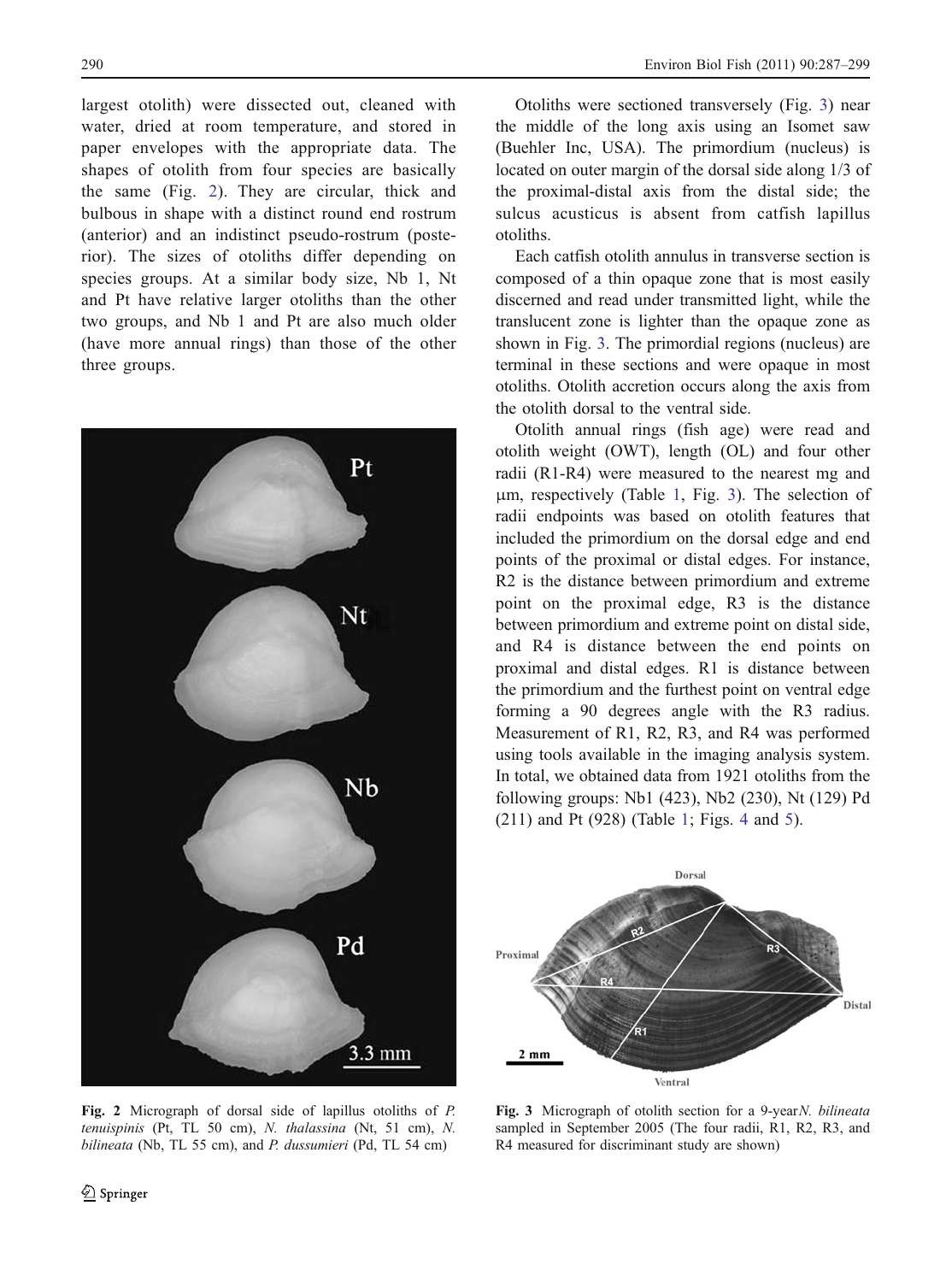|       | OWT(g)       | OL(mm)         | $R1(\times 10 \mu m)$ | $R2(\times 10 \text{ }\mu\text{m})$ | $R3(\times 10 \mu m)$ | $R4(x10 \mu m)$ | Age (year)    | N    |
|-------|--------------|----------------|-----------------------|-------------------------------------|-----------------------|-----------------|---------------|------|
| Nb1   | 0.391(0.388) | 9.124(3.110)   | 452.3 (184.9)         | 491.4 (198.9)                       | 399.41 (138.3)        | 784.7 (240.0)   | 3.571 (3.704) | 423  |
| Nb2   | 1.190(0.391) | 14.391 (1.619) | 788.4 (102.6)         | 882.2 (96.9)                        | 531.5 (79.8)          | 1204.8(124.4)   | 6.955(3.139)  | 230  |
| Nt    | 1.949(0.754) | 16.940 (2.674) | 801.7 (218.3)         | 767.3 (173.8)                       | 811.5 (329.7)         | 1457.2 (478.7)  | 7.770 (3.927) | -129 |
| Pd    | 0.833(0.295) | 13.089 (1.424) | 684.7 (84.8)          | 752.0 (81.3)                        | 469.1 (75.0)          | 1006.0(112.7)   | 4.576(2.116)  | 211  |
| Pt    | 0.353(0.209) | 9.635(2.138)   | 459.1 (119.2)         | 447.0 (124.8)                       | 471.6 (156.5)         | 856.0 (203.2)   | 4.872 (3.312) | 928  |
| Total |              |                |                       |                                     |                       |                 |               | 1921 |
|       |              |                |                       |                                     |                       |                 |               |      |

<span id="page-4-0"></span>Table 1 The means with standard deviations (in parentheses) for different measures of otolith and the number of fish with valid data for different species (groups)

The data obtained from both male and female catfish, from different months and different fishing gears, were pooled because of the very low intra-species variation in catfishes (Simsek et al. [1990](#page-12-0)).

To reduce the effect of a fish on the shape and size of its otolith, we selected 100 fish from each group as a sub-sample, which consisted of similar size ranges between 41 and 51–89 cm depending on the specimens available, in our discriminant analysis. For Nb1 we selected all the available fishes with lengths 41 cm and above (up to length 57 cm) plus one fish of length 40 cm to obtain 100 individuals. For Nb2, Nt and Pd, we selected fish from lengths ≥41 cm until the respective number reached 100. For Pt, because the maximum length was only 51 cm (the smallest among five groups), we randomly selected 100 from 114 available specimens with lengths  $\geq 41$  cm to avoid excluding the large size fish (Figs. 4 and [5](#page-5-0)).





Fig. 4 Length frequencies of fishes with otolith data (Age, OWT, OL, R1, R2, R3 and R4) and the data selected in DA analysis for different catfish species. Length group 8 cm

includes fishes with length 7–9 cm and the same principle applies for the other length groups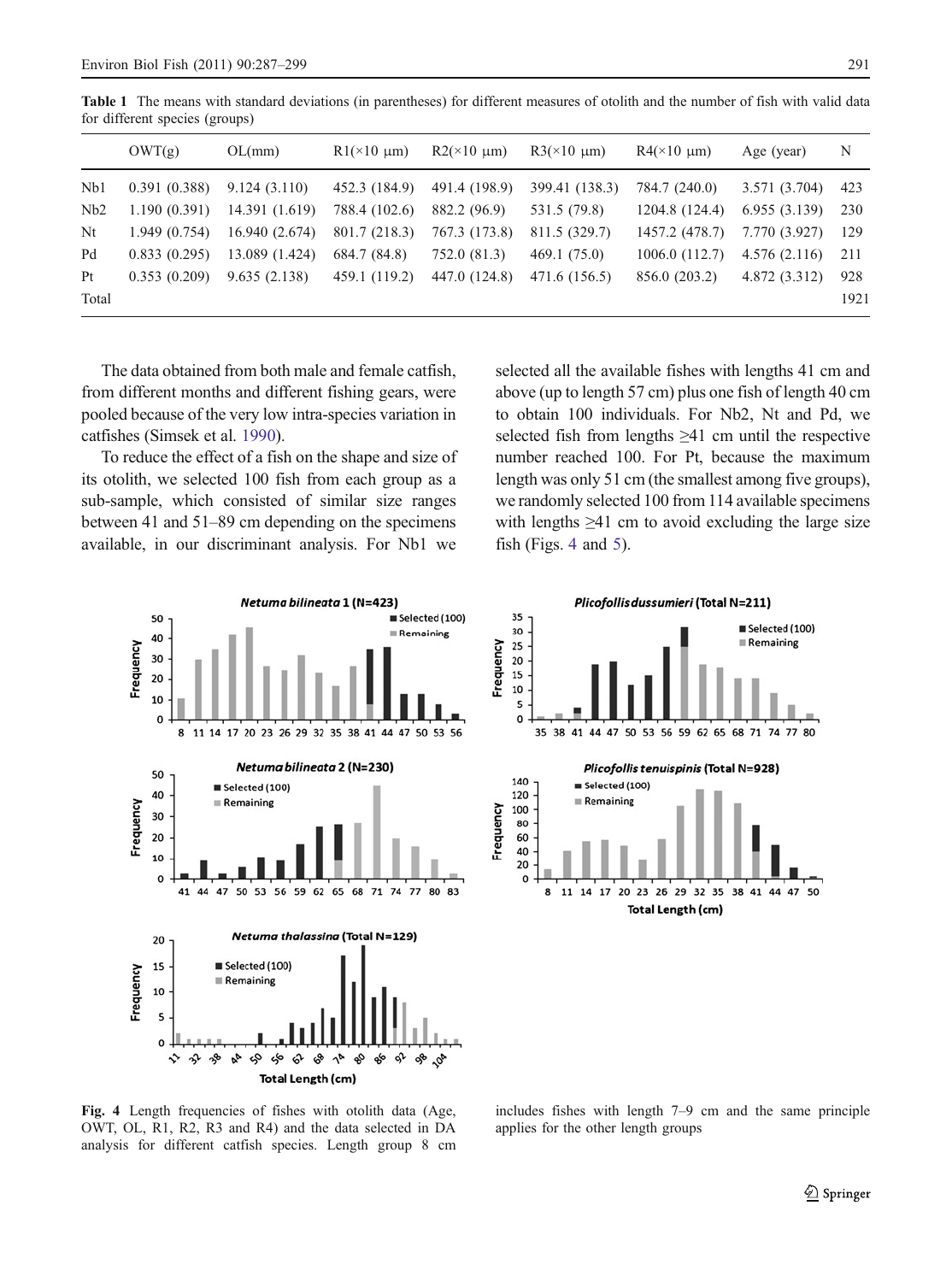<span id="page-5-0"></span>

Fig. 5 Age frequencies of fishes with otolith data (Age, OWT, OL, R1, R2, R3 and R4) and the data selected in DA analysis for different catfish species

#### Ancient otoliths

Two hundred and six ancient otoliths from the Sabiyah H3 location and 200 otoliths from the Al-Khidr site in Failakah Island were used in our study. The ancient otoliths are basically the same as the modern ones. Otolith processing, aging and measuring techniques were the same as those applied to modern otoliths. However, the clarity and optical contrast of the sections from ancient otoliths were not as good as those of

Table 2 The correlations between otolith measurements and fish total lengths (cm)

|                | Nb1                               | Nb2                   | Nt                   | Pd                    | Pt                   |
|----------------|-----------------------------------|-----------------------|----------------------|-----------------------|----------------------|
| <b>OTW</b>     | $y=0.0001x^{2.3313}$              | $y=0.1119e^{0.0351x}$ | $y=0.0003x^{2.045}$  | $y=0.1089e^{0.0341x}$ | $y=0.0003x^{2.0105}$ |
|                | $R^2=0.9668$                      | $R^2=0.8066$          | $R^2=0.9617$         | $R^2=0.9292$          | $R^2=0.9681$         |
| <b>OL</b>      | $y=0.8915x^{0.7012}$              | $y=0.8151x^{0.6863}$  | $y=1.193x^{0.6113}$  | $y=7.1299e^{0.0104x}$ | $y=1.225x^{0.6109}$  |
|                | $R^2 = 0.9648$                    | $R^2=0.7883$          | $R^2=0.951$          | $R^2=0.8682$          | $R^2 = 0.9681$       |
| R1             | $y=24.856x^{0.8703}$              | $y=32.365x^{0.7629}$  | $y=45.556x^{0.6548}$ | $y=355.5e^{0.0112x}$  | $y=41.545x^{0.7096}$ |
|                | $R^2=0.9517$                      | $R^2 = 0.734$         | $R^2=0.4574$         | $R^2 = 0.7881$        | $R^2=0.9185$         |
| R <sub>2</sub> | $y=-0.0948x^{2} + 20.817x-6.2382$ | $y=61.716x^{0.6358}$  | $y=87.832x^{0.4958}$ | $y=434.35e^{0.0094x}$ | $y=46.298x^{0.6667}$ |
|                | $R^2=0.9179$                      | $R^2 = 0.7105$        | $R^2=0.3914$         | $R^2=0.7229$          | $R^2=0.6613$         |
| R <sub>3</sub> | $y=0.1665x^2-2.4863x+310.71$      | $y=233.05e^{0.0124x}$ | $y=39.242x^{0.6789}$ | $y=234.02e^{0.0118x}$ | $y=238.1e^{0.0207x}$ |
|                | $R^2 = 0.4828$                    | $R^2 = 0.585$         | $R^2=0.2242$         | $R^2 = 0.6045$        | $R^2=0.2999$         |
| R <sub>4</sub> | $y=-0.023x^{2}+19.195x+264.39$    | $y=94.053x^{0.6097}$  | $y=105.33x^{0.5944}$ | $y=569.79e^{0.0097x}$ | $y=151.56x^{0.5106}$ |
|                | $R^2=0.8656$                      | $R^2=0.7572$          | $R^2 = 0.2731$       | $R^2=0.7355$          | $R^2=0.6269$         |
| Age            | $y=0.002x^{2.1371}$               | $y=0.434e^{0.0407x}$  | $y=0.0026x^{1.8184}$ | $y=0.4849e^{0.0372x}$ | $y=0.0043x^{2.0245}$ |
|                | $R^2 = 0.8381$                    | $R^2 = 0.6917$        | $R^2=0.8159$         | $R^2=0.7751$          | $R^2=0.8738$         |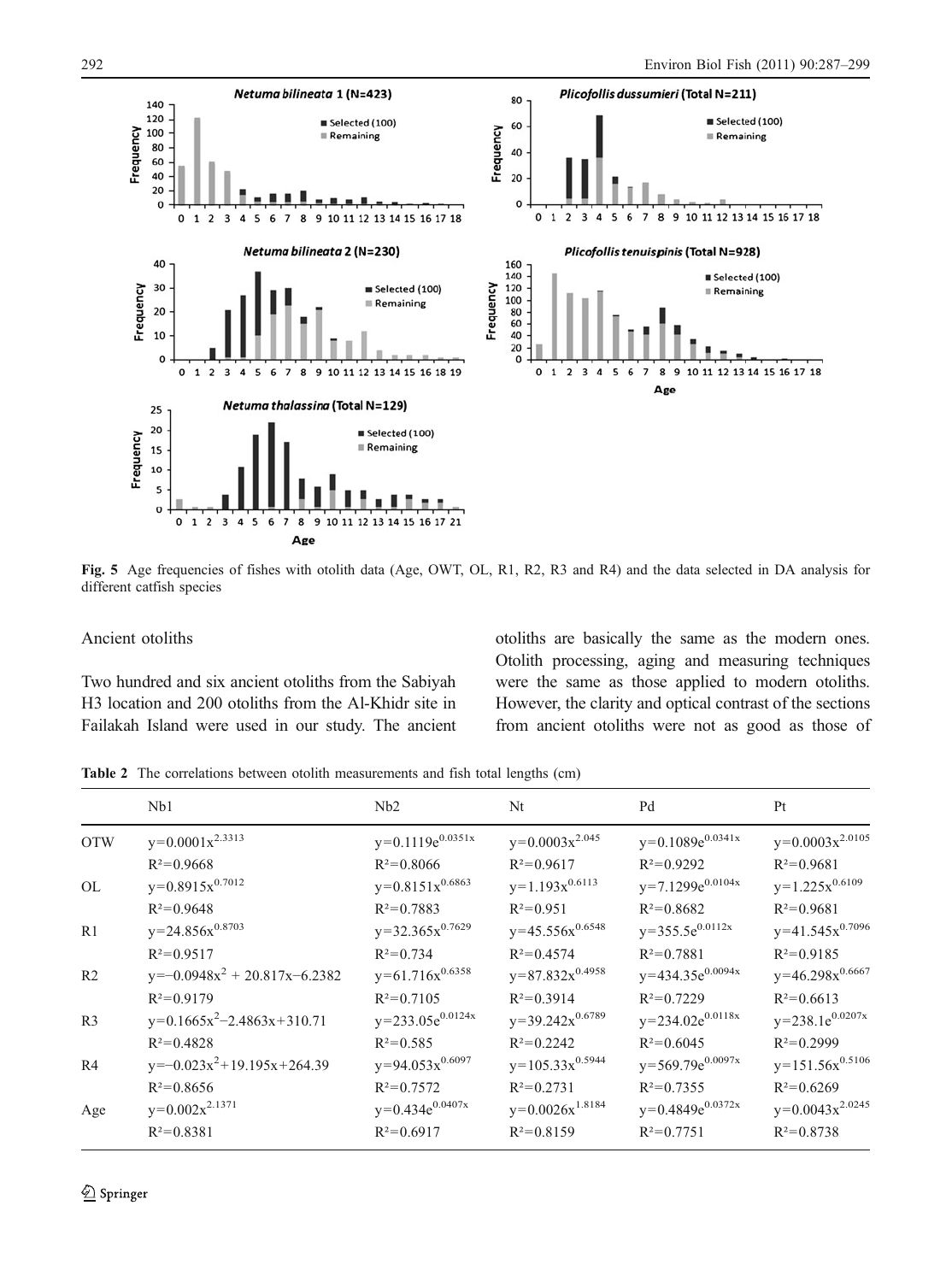<span id="page-6-0"></span>Table 3 The estimated parameters of von-Bertalanffy growth equation for different groups of catfish

|     | $L_{\infty}(cm)$ K |       | $t_0$    | $W_{\infty}(g)$ | b    | N   |
|-----|--------------------|-------|----------|-----------------|------|-----|
| Nb1 | 46.50              | 0.342 | $-0.539$ | 1035.68         | 3.22 | 423 |
| Nb2 | 77.43              | 0.284 | $-0.858$ | 4947.24         | 3.49 | 230 |
| Nt  | 90.43              | 0.323 | 0.000    | 7296.30         | 3.81 | 129 |
| Pd  | 75.87              | 0.363 | $-0.061$ | 4683.34         | 2.99 | 211 |
| Pt  | 40.84              | 0.344 | $-0.364$ | 704.00          | 2.96 | 928 |

modern ones. Nevertheless, the counting of annuli and measurement of otolith length and different radii were successfully performed except for a few specimens (not used in analysis) with peripheral edge corrosion or dark color. Ages of sectioned ancient otoliths ranged from 1 to 11 years, but the majority (87%) of the otolith samples were aged between 4 and 8 years. The otoliths with valid data numbered 139 for Sabiyah H3 and 199 for Al-Khidr.

## Data analysis

Correlations between otolith measurements and fish length were fitted using Excel spreadsheet, and the parameters for von Bertalanffy growth equation of different catfish groups were established using solver in Excel.

Although DNA analysis is probably a more direct method to separate fish spices today, to extract DNA from fish otoliths, especially ancient otoliths remains difficult. Additionally, determining the species of 338 otoliths (139 from Sabiyah H3 and 199 from Al-Khidr) using DNA analysis would require special equipment and considerable funds, neither of which were readily available. An alternative method was to apply discriminant analysis together with otolith measurements including annulus, weight, length and shape. This procedure has been used for other fish species; for example, otolith growth and shape have been successfully used in discriminating Icelandic cod (Gadus morhua L.) populations (Petursdottir et al. [2006\)](#page-12-0), Atlantic herring (Clupea harengus) (Burke et al. [2008](#page-11-0)) and stocks of horse mackerel (Trachurus trachurus) in the Northeast Atlantic and Mediterranean (Stransky et al. [2008\)](#page-12-0).

We used Discriminant Analysis (DA) in Statistica 7.0 to identify catfish species from the archaeological otoliths. All the modern otolith measures including weight, length, different radii R1, R2, R3, R4 and identified age of 100 fish from each different species (groups) were used to establish discriminant functions and classification equations. The discriminant power is described by Wilks' Lambda index for all four functions combined (0.0 denotes perfect discriminatory power and 1.0 for no discriminatory power). The classification matrix reflects how good are the classifications when we classify the known data (from which all the classification functions were developed) using the derived functions. For any otolith to be classified, scores need to be calculated using the derived five classification functions and then to compare the values of the five calculated scores. An otolith can be classified into a species group for which it has the highest classification score (S).

To further validate the DA results, all the modern otoliths including both the selected and remaining ones were also classified using the established classification functions.

Finally, the ancient otoliths were identified to species (groups) using the same classification functions.

Table 4 Discriminant function analysis summary. No. of variables in model: 7; 5 groups. Wilks' Lambda: 0.0241, Approximate F  $(28, 1764) = 114.08, p < 0.00001$ 

| $N = 500$      | Wilks' Lambda | Partial Lambda | $F$ -remove 4, 489 | p-level  | Toler.   | 1-Toler. $(R-Sqr.)$ |
|----------------|---------------|----------------|--------------------|----------|----------|---------------------|
| <b>OWT</b>     | 0.029643      | 0.813040       | 28.1117            | 0.000000 | 0.150424 | 0.849576            |
| <b>OL</b>      | 0.025973      | 0.927933       | 9.4944             | 0.000000 | 0.199414 | 0.800586            |
| R1             | 0.025626      | 0.940516       | 7.7318             | 0.000005 | 0.060174 | 0.939826            |
| R <sub>2</sub> | 0.027342      | 0.881479       | 16.4374            | 0.000000 | 0.114836 | 0.885164            |
| R <sub>3</sub> | 0.027177      | 0.886833       | 15.6001            | 0.000000 | 0.036060 | 0.963940            |
| R <sub>4</sub> | 0.028938      | 0.832845       | 24.5360            | 0.000000 | 0.037193 | 0.962808            |
| Age            | 0.077334      | 0.311652       | 270.0149           | 0.000000 | 0.370406 | 0.629594            |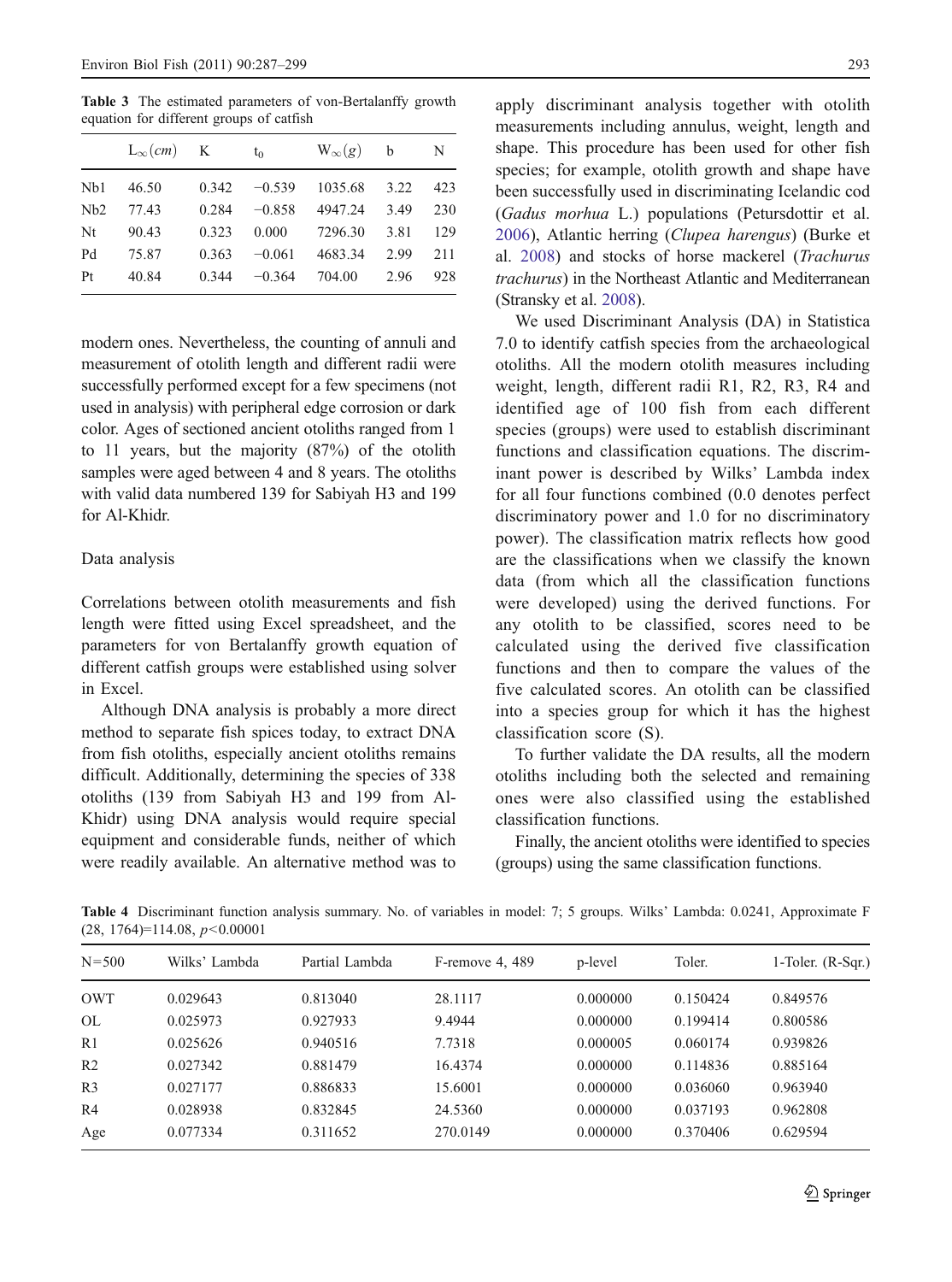<span id="page-7-0"></span>Table 5 Classification functions; grouping: species

| Variable       | Nb1 $p=.20000$ | $Nb2 p=.20000$ | Nt $p = 0.20000$ | Pd $p = 0.20000$ | Pt $p = 0.20000$ |
|----------------|----------------|----------------|------------------|------------------|------------------|
| <b>OWT</b>     | $-143.265$     | $-136.962$     | $-117.837$       | $-139.210$       | $-150.775$       |
| <b>OL</b>      | 38.887         | 38.915         | 42.394           | 39.092           | 38.663           |
| R <sub>1</sub> | 0.049          | 0.045          | 0.010            | 0.067            | 0.065            |
| R <sub>2</sub> | 0.067          | 0.071          | 0.055            | 0.061            | 0.022            |
| R <sub>3</sub> | 0.062          | 0.038          | 0.081            | 0.066            | 0.040            |
| R <sub>4</sub> | $-0.054$       | $-0.037$       | $-0.054$         | $-0.064$         | $-0.033$         |
| Age            | 0.339          | $-0.907$       | $-2.942$         | $-1.198$         | 1.408            |
| Constant       | $-223.035$     | $-227.599$     | $-259.586$       | $-219.227$       | $-213.866$       |

There are basically three types of DA: direct, hierarchical and stepwise. In direct DA, all the variables are analyzed simultaneously; in hierarchical DA, the order of variable entry is determined by the researcher; and in stepwise DA, statistical criteria alone determine the order of entry. Here we used stepwise DA.

## Results

Correlation analysis of otolith measurements

The correlation between modern otolith measurement and fish length showed different patterns for different species (Table [2\)](#page-5-0). Nt had a single power correlation with fish length for all otolith measurements although the correlations were relatively poor for R1-R4. Pd had a similar logarithmic correlation for all otolith measurements, while Nb1, Nb 2 and Pt had more than one type of correlation between their otolith measurements and fish length.

Von Bertalanffy growth parameters for different modern catfish groups

The fitted von Bertalanffy growth parameters showed different growth patterns between different catfish

groups (Table [3\)](#page-6-0). Nt had the largest length at infinite age ( $L_{\infty}$ ), followed by Nb 2 and Pd. Nb 1 and Pt had much smaller  $L_{\infty}$  than the other three groups. The growth rates (K) also differed among groups. The Pd had the largest K value while Nb 2 had the smallest with other three groups between them.

# DA general

The discriminant analysis results showed all seven variables (measures) were included in the models to separate the five groups of modern otoliths. The Wilks' Lambda for all four functions combined was relatively low (0.0241) and the relative approximate F was high [F(28, 1764)=114.08 ( $p$ <0.00001)] indicating high discriminant power.

The Wilks' Partial Lambda value showed that age contributed the most discriminatory power among groups (Partial Lambda value is the smallest for age), followed by OWT, R4, R2, R3, OL and R1 (Table [4\)](#page-6-0). The tolerance value (Toler.) showed that none of the variables is redundant (Toler.<=0.01) and should be excluded.

## Canonical analysis

The detailed Canonical Analysis is included in the [Appendix](#page-9-0).

| Table 6 Classification matrix |
|-------------------------------|
| based on the selected sub-    |
| samples. Rows: observed       |
| classifications. Columns:     |
| predicted classifications     |

| Group | Percent<br>Correct | Nb1<br>$p=0.2000$ | Nb2<br>$p=0.2000$ | Nt<br>$p=0.2000$ | Pd<br>$p=0.2000$ | Pt<br>$p=0.2000$ | Total |
|-------|--------------------|-------------------|-------------------|------------------|------------------|------------------|-------|
| Nb1   | 70.00              | 70                | 15                | $\bf{0}$         | 9                | 6                | 100   |
| Nb2   | 86.00              | 3                 | 86                | $\mathbf{0}$     | 11               | $\theta$         | 100   |
| Nt    | 97.00              | $\Omega$          |                   | 97               | 2                | $\Omega$         | 100   |
| Pd    | 89.00              | $\Omega$          | 11                | $\mathbf{0}$     | 89               | $\Omega$         | 100   |
| Pt    | 84.00              | 14                | $\theta$          | $\mathbf{0}$     | $\overline{2}$   | 84               | 100   |
| Total | 85.20              | 87                | 113               | 97               | 113              | 90               | 500   |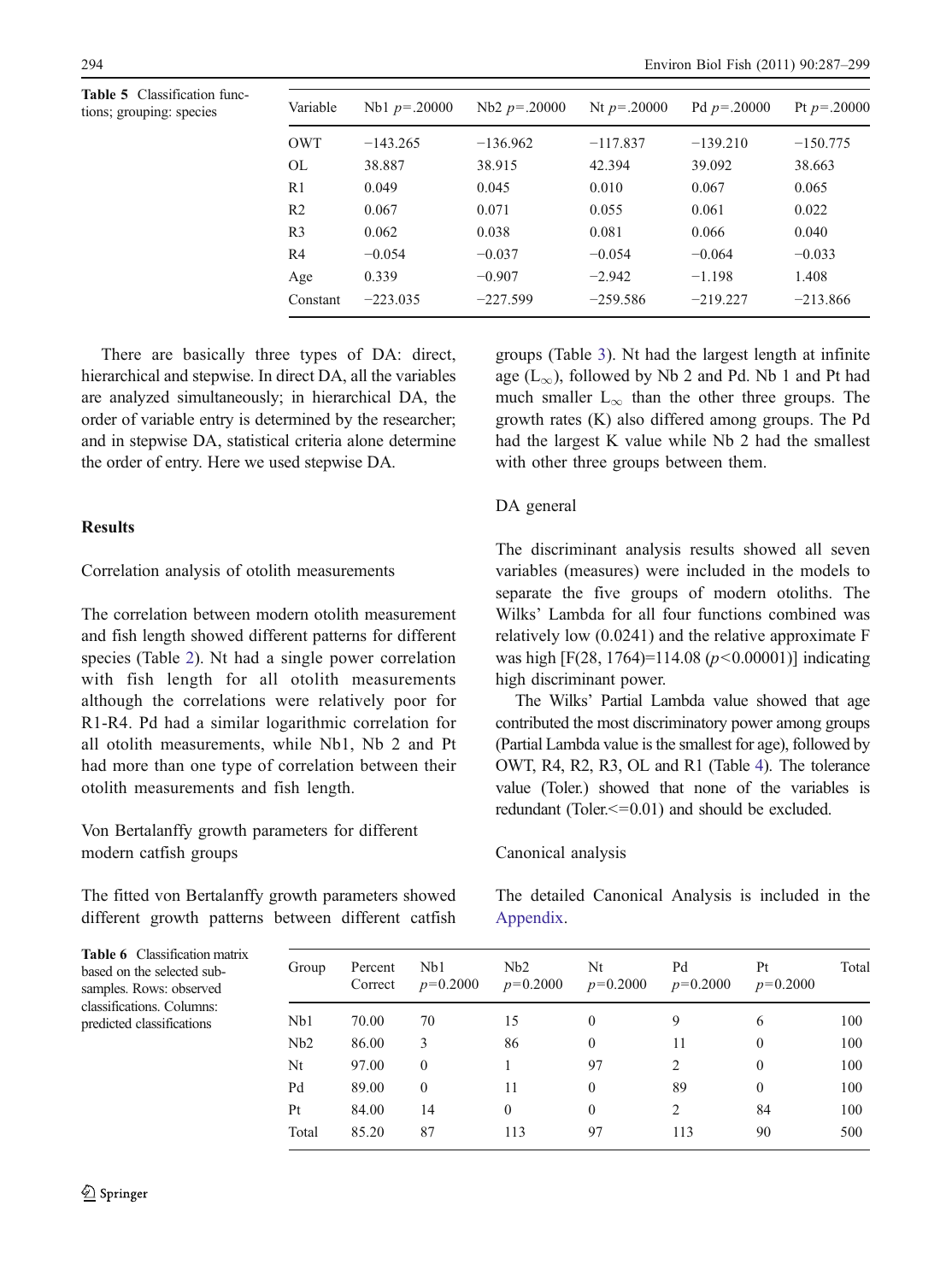### Classification

The classification functions (not the discriminant functions) were computed for each modern catfish species (group) and used directly to classify new cases (Table [5](#page-7-0)). For example, the classification function for species Nb1 is:

 $Nb1 = 143.265OWT + 38.887OL + 0.049R1$  $+0.067R2 + 0.062R3 - 0.054R4$  $+0.339$ Age - 223.035

The classification functions for the other four groups are similar but with different parameters for each variable as listed in Table [5](#page-7-0).

The classification matrix comparing the predicted classifications obtained from classification functions with known data (the selected 100 fish) showed that Nt had the highest percent correct (97%), and Nb1 the lowest (70%), the overall mean was 85.2% (Table [6\)](#page-7-0).

The classifications of all the modern otoliths including both the selected and remaining ones using the developed classification functions (Table 7) showed that the percent correct decreased in comparison with those of selected otoliths only, which indicates the possible effect from fish size. The extremely low percent correct (20%) for Nb 1 was probably caused by large number of small size fish of age 0–1 in the sample. However, since there were no year 0 and few year 1 otoliths among the ancient otoliths, this problem may not affect the classification of the ancient otoliths.

The classification of the ancient otoliths from Sabiyah H3 showed that two-thirds of the otoliths

Table 7 Validation of the classification functions using all samples. Rows: Observed classifications. Columns: Predicted classifications

|       | Group Percent Correct Nb1 Nb2 Nt |     |                |                | Pd          | Pt             | Total |
|-------|----------------------------------|-----|----------------|----------------|-------------|----------------|-------|
| Nb1   | 19.39                            | 84  | 23             | $\overline{0}$ | 189         | 127            | 423   |
| Nb2   | 82.17                            | 25  | 187            | 3              | 13          | $\theta$       | 230   |
| Nt    | 93.85                            | 0   | $\mathfrak{D}$ |                | 122 5       | $\overline{1}$ | 129   |
| Pd    | 71.09                            | 11  | 49             | $\theta$       | 150         | $\overline{1}$ | 211   |
| Pt    | 75.32                            | 54  | 10             | $\theta$       | 165         | 699            | 928   |
| Total | 64.65                            | 174 | 2.71           |                | 125 522 828 |                | 1921  |
|       |                                  |     |                |                |             |                |       |

belonged to either Pt  $(36\%)$  or Nb  $1(35\%)$ . Only onethird of the ancient otoliths belonged to the other three groups. Almost all the ancient otoliths (196 out of 199) from the Al-Khidr site belong to Pt, with only three cases being assigned to the Nb 1 population (Table 8).

# Discussion

The types and coefficients of the correlations between modern otolith measurements and fish length vary among fish groups. Different types of correlation reflect the differences in otolith growth (size, shape and increments) associated with growth of fish length among different fish groups. These differences will help DA in separating fish groups. At similar body lengths, otolith size and the annual rings on otolith (fish age) are quite different among fish groups. Nb 1, Nt and Pt have larger otoliths than those of the other two groups (Nb 2 and Pd), and Nb 1 and Pt also have more annual rings (older) than those of the other three groups. These differences can also be seen when one back calculates the otolith measurements of a fish with same body lengths but from different groups using the correlations in Table [2](#page-5-0). Our DA results show that among the variables tested, age contributed the most to the discriminant power, followed by otolith weight (OWT) and otolith width (R4), which matches the results from the correlation analysis that age and otolith size are quite different among different fish groups.

DA involving all the samples was also conducted before using the selected similar-length data, using the selected similar-length data increased the values of the Wilks' Lambda for all four functions combined

Table 8 Classification results (%) for the excavated ancient otoliths, the numbers in the parentheses are the numbers of otoliths classified into that group

| Species                 | Sabiyah H3<br>$(N=139)$ | Al-Khidr<br>$(N=199)$ |
|-------------------------|-------------------------|-----------------------|
| Netuma bilineata type 1 | 34.53 (48)              | 1.5(3)                |
| N. bilineata type 2     | 7.91(11)                | 0                     |
| N. thalassina           | 2.16(3)                 | 0                     |
| Plicofollis dussumieri  | 19.42(27)               | 0                     |
| P. tenuispinis          | 35.97(50)               | 98.5 (196)            |
|                         |                         |                       |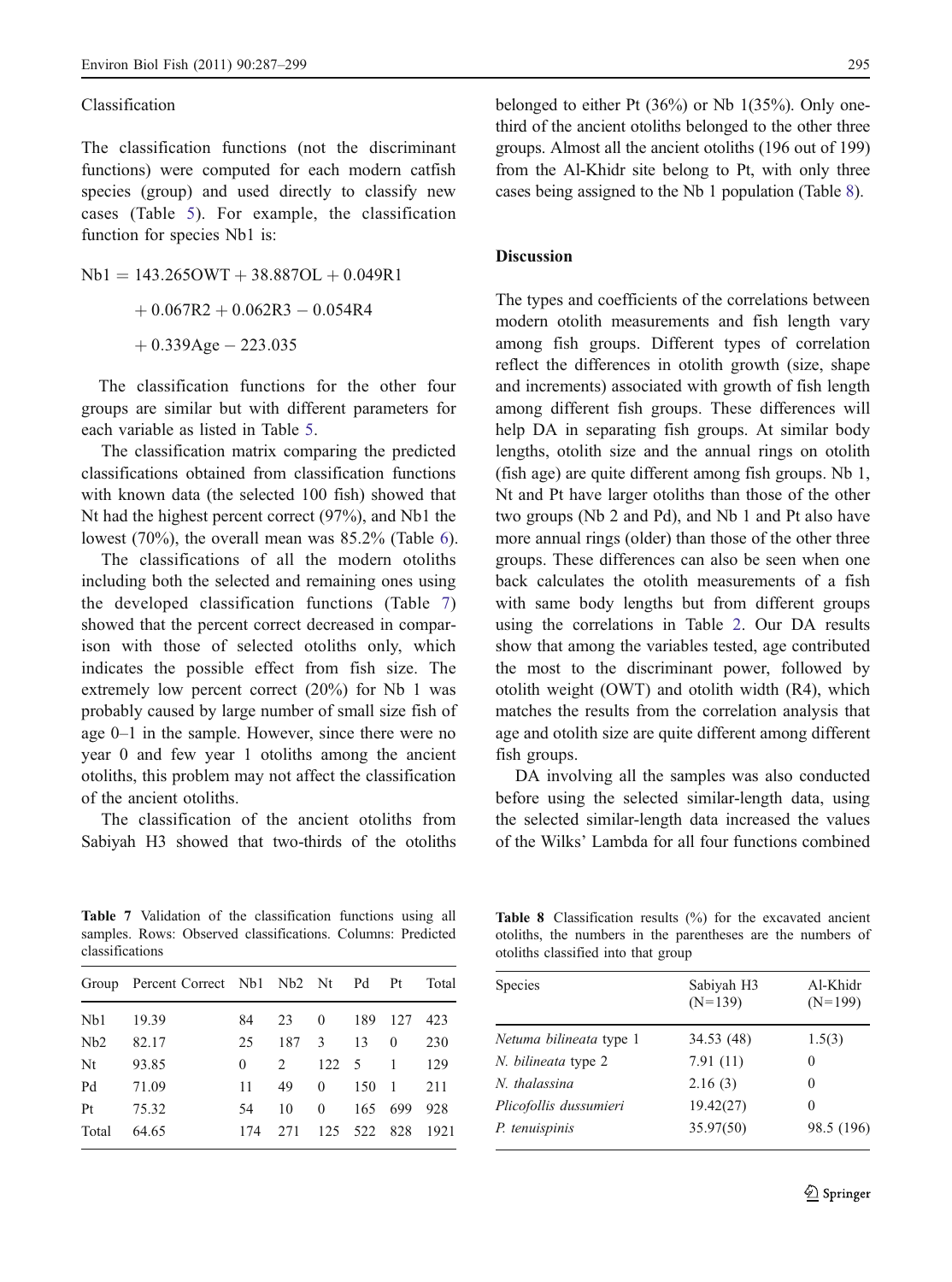<span id="page-9-0"></span>from 0.0668 to 0.0241 reflecting a remarkable increase of the discriminant power. This indicates that the size differences in fish of different groups will reduce (not increase) the discriminant power.

Another possible way to increase the discriminant power is to select similar fish-age groups, not fishsize ranges, of modern otoliths with those from ancient otoliths. Although selection of similar fishage groups will certainly increase the size differences of fishes. It will reduce the age variations among different groups, and might increase the precision of classification.

The fitted von Bertalanffy growth parameters for different groups of catfish also support the separations between groups. Nt has the largest length at infinite age  $(L_{\infty})$ , followed by Nb 2 and Pd, while Nb 1 and Pt have much smaller  $L_{\infty}$ .

The Ariidae otoliths were the most dominant osteological remains in the both excavated sites, which indicates that these species were more commonly exploited than other species. Species classification of ancient otoliths from the Sabiyah H3 site indicated that 78.4% of these otoliths belong to two species (N. bilineata and P. tenuispinis), while 99% of otoliths from the Al-Khidr Bronze-age site are P. tenuispinis. Both N.bilineata and P. tenuispinis are expected in fish catches from Kuwait Bay and around Failakah Island (AL-Hassan et al. [1988;](#page-11-0) Carpenter et al. [1997](#page-11-0)). Ariidae species can be caught easily by hook and line as well as by other fishing gears. We believe that fishing was carried out mostly by hook and line in the shallow waters of these two sites, but fishing in deeper areas most probably also took place, as inferred from low number of otoliths of other Arridae species that reside in deeper water, i.e., N. thalassina and P. dussumieri. The zooarchaeological studies of fish bone assemblages from Ubaid sites (H3 in Kuwait, Dosariyah in Saudi Arabia, and Dalma Island and Umm al-Qaiwain in the U.A.E.) clearly demonstrate that fishing did occur in deeper offshore waters for larger pelagic species such as sharks, tuna, scads, trevallies, snappers, breams, sawfish and groupers (Beech [2001](#page-11-0)). A preliminary study on time of annuli deposition in Ariidae otoliths excavated from Al-Khidr, Failakah Island suggests that fishing at this site took place mostly during the spring, between April and June (Al-Husaini et al. [2008\)](#page-11-0).

The species identifications of the excavated ancient otoliths possibly revealed a very long history (7000 year) of exploitation of P. tenuispinis and N. bilineata as the dominant catfish species in the Arabian Gulf region.

In conclusion, the high discriminant power indicated that all seven variables used in the DA were important in separating the five groups of modern catfish species. The average percentage correct of 85% was relatively high and justified the methodology applied to the ancient otoliths in this study. In addition, the DA methodology applied here could be used as a validation tool for species morphometrics and DNA analysis. However, geometric morphometry (shape analysis) would be desirable in future research because it might increase the discriminant power and precision of species classifications.

Acknowledgments The study described in this manuscript was part of the project "Comparative Study of Ancient and Modern Otoliths of Ariidae (Sea Catfish) From Kuwait Waters" which was supported jointly by the Kuwait Foundation for the Advancement of Sciences (KFAS) and the National Council for Culture, Arts and Letters (NCCAL), and the Kuwait Institute for Scientific Research (KISR). Sincere gratitude is extended to all the team members of the project and also to Zora Miklíková, member of the Kuwaiti-Slovak Archaeological Mission to Failakah Island, for otoliths from the Al-Khidr site, to James M. Bishop for reviewing this manuscript.

## Appendix

#### Canonical analysis

Because there were five groups of otoliths, four discriminant functions (roots) could be developed for differentiation between groups. The Chi-Square Tests with successive roots removed showed that all four discriminant functions were statistically significant (Table 9). The standardized coefficients for canonical variables (Table [10](#page-10-0)) showed that the first discriminant function (root 1) is weighted most heavily by age (with the largest absolute value), and second most

Table 9 Chi-square tests with successive roots removed

| Roots<br>removed | Eigenvalue Canonical | R        | Wilks'<br>Lambda | Chi-Sqr. df p-level         |    |           |
|------------------|----------------------|----------|------------------|-----------------------------|----|-----------|
| $\Omega$         | 6.786378             | 0.933579 |                  | 0.024101 1836.667 28 0.0000 |    |           |
| $\overline{1}$   | 2.247465             | 0.831906 | 0.187662 824.846 |                             |    | 18 0.0000 |
| 2                | 0.387589             | 0.528512 | 0.609424 244.153 |                             | 10 | 0.0000    |
| 3                | 0.182550             | 0.392899 | 0.845630 82.663  |                             | 4  | 0.0000    |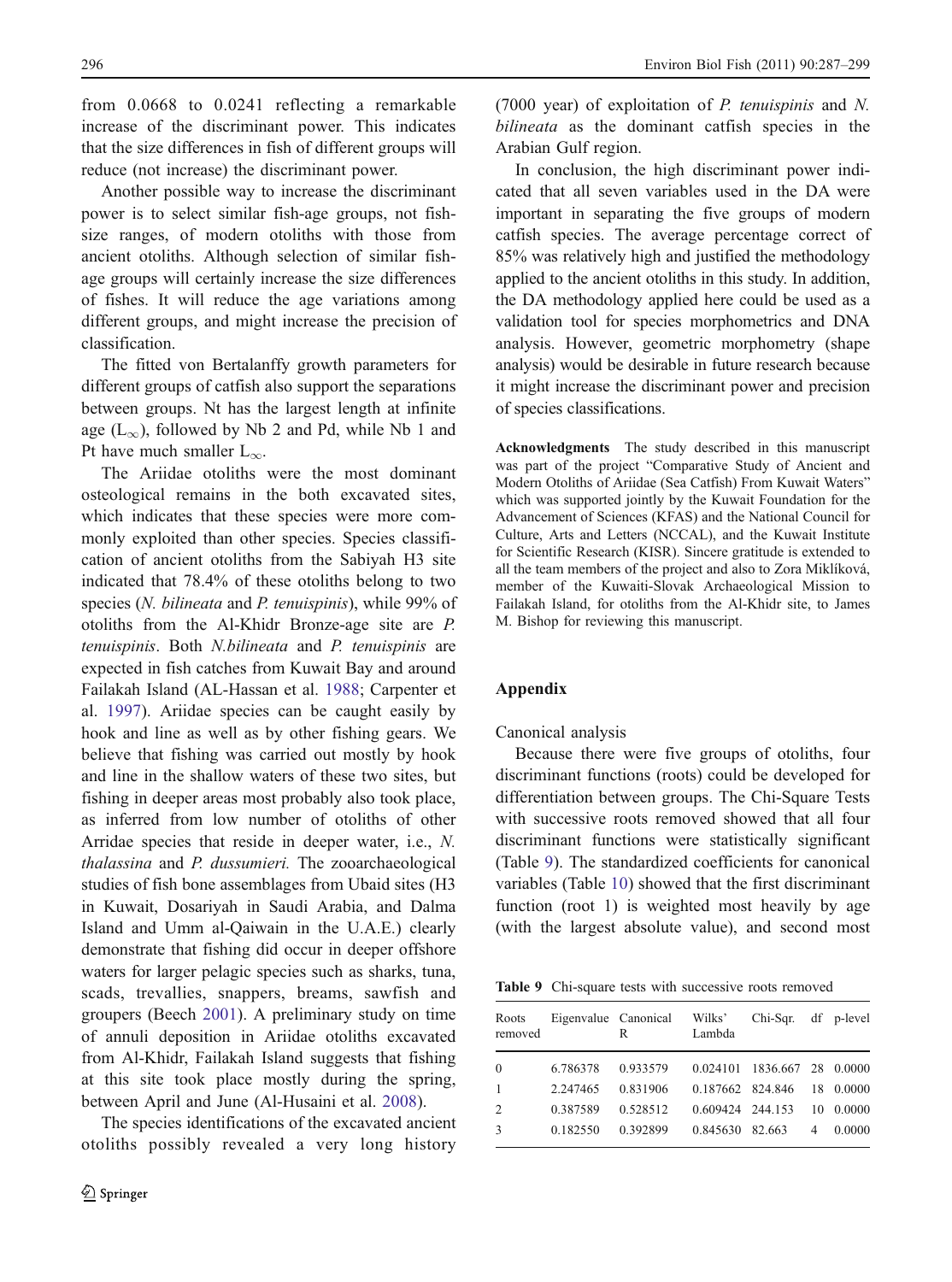<span id="page-10-0"></span>Table 10 Standardized coefficients for canonical variables

| Variable       | Root1      | Root <sub>2</sub> | Root3      | Root4      |
|----------------|------------|-------------------|------------|------------|
| OWT            | 1.19086    | $-0.087205$       | $-0.07086$ | 0.03745    |
| OL.            | 0.56743    | 0.319664          | 0.16394    | $-0.12834$ |
| R <sub>1</sub> | $-0.74460$ | $-0.323257$       | 1.24002    | $-0.14998$ |
| R <sub>2</sub> | 0.21479    | $-0.863744$       | $-1.01222$ | $-1.10758$ |
| R <sub>3</sub> | 0.75438    | 0.182335          | 1.02662    | $-3.88080$ |
| R <sub>4</sub> | $-0.39268$ | 0.576225          | $-1.64984$ | 4 67221    |
| Age            | $-1.26644$ | 0.630854          | $-0.81331$ | 0.04341    |
| Eigenvalue     | 6.78638    | 2.247465          | 0.38759    | 0.18255    |
| Cum.Prop       | 0.70662    | 0.940635          | 0.98099    | 1.00000    |

Table 11 Means of canonical variables

| Root1      | Root <sub>2</sub> | Root3       | Root4       |
|------------|-------------------|-------------|-------------|
| $-1.35600$ | 0.09762           | $-0.727608$ | $-0.650626$ |
| $-0.02704$ | $-1.75499$        | $-0.577233$ | 0.561936    |
| 4.77370    | 1.15808           | 0.045434    | 0.000327    |
| $-0.42714$ | $-1.56276$        | 0.990837    | $-0.239218$ |
| $-2.96352$ | 2.06205           | 0.268570    | 0.327581    |
|            |                   |             |             |

Fig. 6 The scatter plot of canonical scores for Root1 vs. Root 2

heavily by OWT, and followed by R3, R1, OL, R4 and R2. The second discriminant function (root 2) is weighted most heavily by R2, and secondly by age, followed in decreasing order by R4, R1, OL, R3, and OWT. The third discriminant function (root 3) is most heavily weighted by R4, followed in decreasing order by R1, R3, R2, age, OL and OWT. The Eigen-values and cumulated proportions (Cum.Prop) in Table 10 showed that the first function (with a value of 6.79) accounts for approximately 70% of the discriminatory power, the first and second functions together explain 94% of the discriminatory power, and the first three functions together explain 98% of the discriminatory power. The fourth discriminant function (root 4) only accounts for 2% of the discriminatory power.

The means of canonical variables (Table 11) and the scatter plots for the each two selected discriminant functions (Figs. 6 and [7](#page-11-0)) separate the different groups. Canonical variable means for root 1 ranged from −2.96 to 4.77, and no two means are very close (Table 11). Otoliths of Nt and Pt fall far to the right and left, respectively, and bracket otoliths of the other three groups on the plots of canonical scores for root 1 vs. root 2 (Fig. 6) and for root 1 vs. root 3 (Fig. [7\)](#page-11-0). Thus, the first discriminant function (root 1) separates species Nt from Pt, and Nt and Pt from the other three

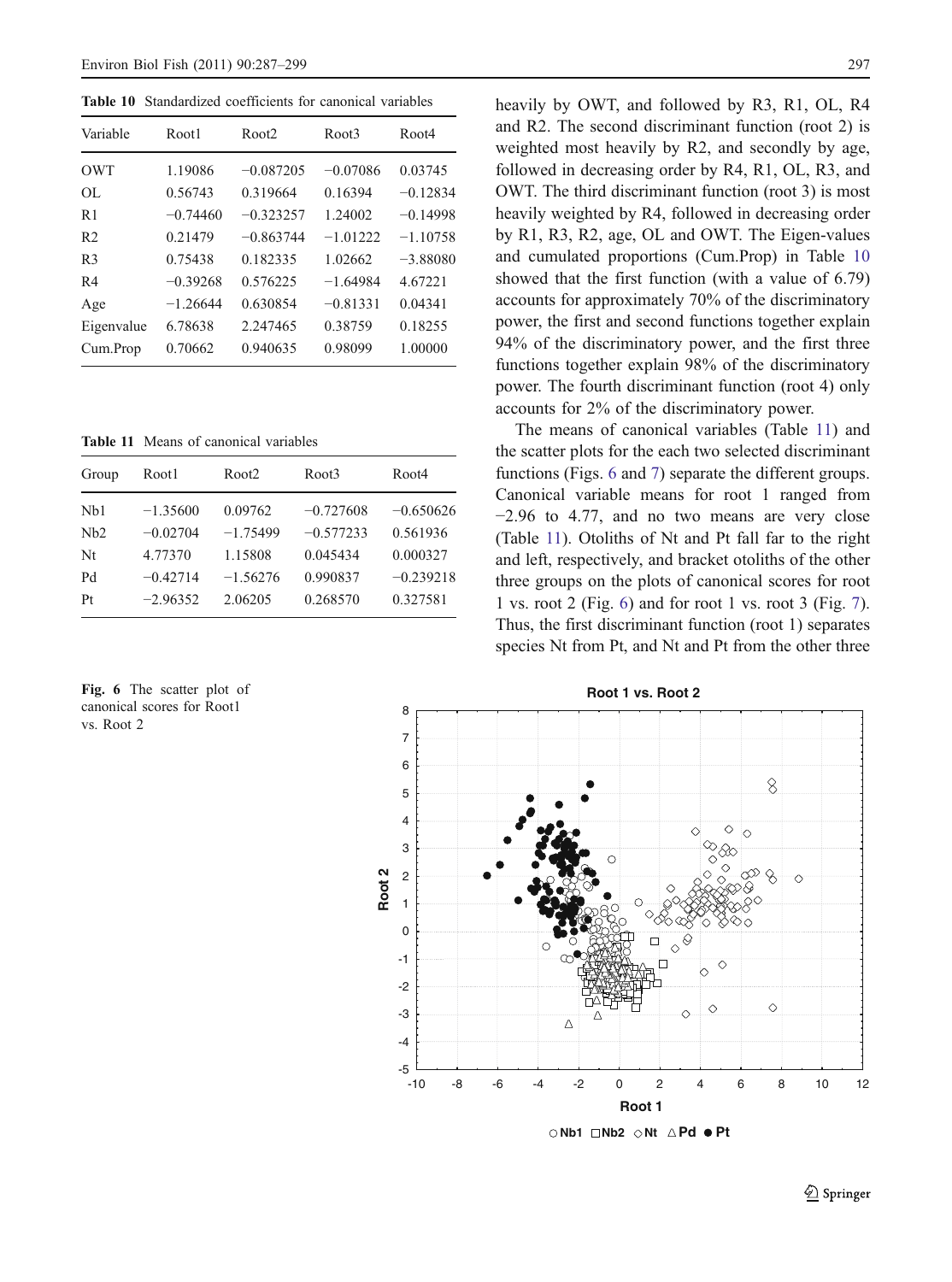<span id="page-11-0"></span>



groups. The second function (root 2) provides some discrimination between Nb1 and the other two groups (Nb2 and Pd) (Fig. [6](#page-10-0)). The root 2 mean for Nb1 is slightly positive, whereas those for Nb2 and Pd are obviously negative (Table [11;](#page-10-0) Fig. [6\)](#page-10-0). Root 3 discriminates between Nb2 (plots relative down with negative mean) and Pd (plots relative up with positive mean) (Table [11;](#page-10-0) Fig. 7).

## References

- Al-Hassan J, Calayton D, Thomson M, Criddle RS (1988) Taxonomy and distribution of Ariid catfishes from the Arabian Gulf. J Nat Hist 22:473–487
- Al-Husaini M, Chen W, Al-Enezi K, Al-Baz A, Dashti T, Al-Ghanem M, Rajab S, Al-Jazzaf S, Taqi A, Husain H, Al-Rifaie K, Al-Yamani F (2008) Comparative study of ancient and modern otoliths of Ariidae (Sea Catfish) from Kuwait waters. Kuwait Institute for Scientific Research, Report No. KISR 9264
- Andrus CFT, Crowe E (2000) Geochemical Analysis of Crassostrea virginica as a method to determine season of capture. J Archeological Sci 27:33–42
- Andrus CFT, Crowe DE, Sandweiss DH, Reitz EJ, Romanek CS (2002) Otolith  $\delta_{18}$ O record of Mid-Holocene sea surface temperature in Peru. Science 295:1508–1511
- Barta P, Benediková L, Hajnalová M, Miklíková Z, Belanová T, Shehab AH (2008) Al-Khidr on Failaka Island: preliminary results of the field works at a Dilmun culture settlement in Kuwait. Tuba Ar 11:121–134
- Bawazeer AS (1985) A preliminary study of age and growth of A. thalassinus in Kuwait waters. Annual Research Report, Kuwait Institute for Scientific Research (1985)
- Beech M (2000) Site H3, As-Sabiyah, Kuwait: The Fish Bones. Unpublished manuscript. Department of Archaeology, University of York, UK
- Beech MJ (2001) In the land of the ichthyophagi: modelling fish exploitation in the Arabian Gulf and Gulf of Oman from the 5th millennium BC to the late Islamic period. Ph. D. Thesis, University of York, UK
- Beech M, Al-Husaini M (2005) Preliminary report on the vertebrate fauna from site H3, Sabiyah: an Arabian Neolithic/'Ubaid site in Kuwait. In: Buitenhuis H, Choyke AM, Martin L, Bartosiewicsz L, Mashkour M (eds) Proceeding of the Sixth International Symposium on the Archaeozoology of Southwestern Asia and Adjacent Areas. ARC-Publicaties 123, The Netherlands, pp 124–138
- Beech MJ, Glover E (2005) The Environment and Economy of an Ubaid-Related Settlement on Dalma Island, United Arab Emirates. Paleorient 31:97–107
- Benediková L, Barta P (2009) A Bronze Age settlement at Al-Khidr, Failakah Island, Kuwait. Proc Semin Arab Stud 39:43–56
- Burke N, Brophy D, King PA (2008) Shape analysis of otolith annuli in Atlantic herring (Clupea harengus): A new method for tracking fish populations. Fish Res 91:133–143
- Carpenter KE, Krupp F, Jonse DA, Zajonz U (1997) FAO species identification guide for fishery purpose: The living marine resources of Kuwait, Eastern Saudi Arabia, Bahrain, Qatar, and the United Arab Emirates. Rome, FAO. 1997. 293 p., 17 colour plates
- Carter R, Crawford H (2003) The Kuwait-British archaeological expedition to As-Sabiyah: report on the fourth season's work. Iraq LXV:77–90